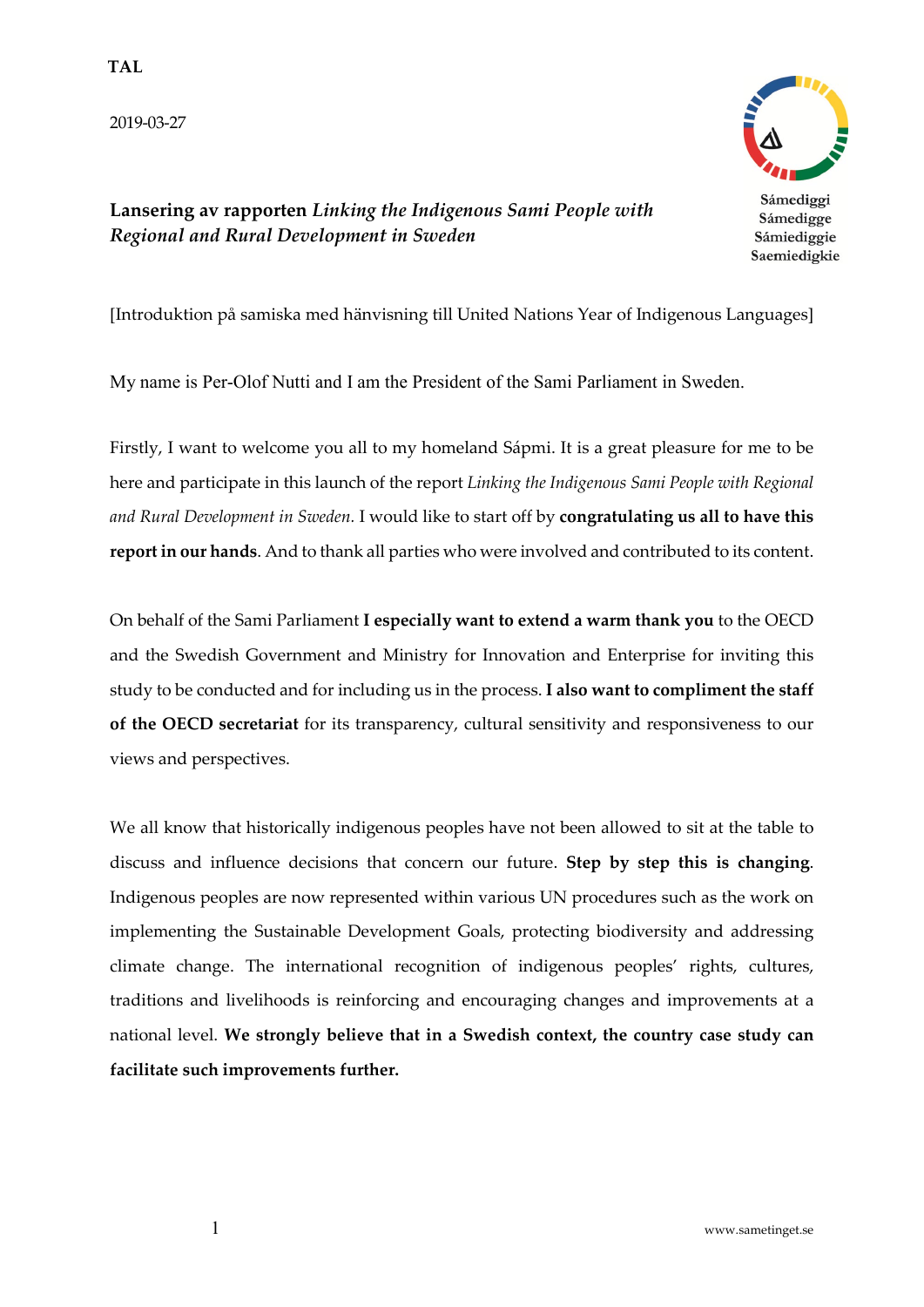For the Sami Parliament, t**he report and its recommendations are highly valuable.** It supports us in building our internal capacity to address necessary changes. **It is also a toolkit for the Regions** on how to include the Sami and Sami perspectives in their polices and frameworks. In addition, **it also functions as a roadmap for the Government** on what measures are required to create an enabling environment for Sami businesses and livelihoods.

The Sami people are the only indigenous people in Sweden and Europe. As such, **we welcome a report where Sami perspectives are in the center**. Where our right to self-determination and right to economic and cultural development have been the points of departure. Where our understanding of existing gaps, challenges and opportunities have guided the recommendations.

The Sami possess unique and vital knowledge that we are willing to share in order to contribute to a sustainable development and sustainable use of resources. **The Sami society, Sami culture and Sami livelihoods and trades are necessary to rural development as well as regional growth.** This report is the first one ever made in Sweden to acknowledge this. That shows how current tools, efforts, frameworks and policies could be improved to ensure our right to cultural and economic development.

**The study applies a holistic approach where Sami culture and livelihoods are interlinked.** It shows how current opportunities to develop and diversify Sami economy and businesses are dependent on accurate data. Dependent on adequate funding and support. Dependent on tailored policies and programs as well as acknowledgement of land tenure and other rights.

**I would like to highlight a few recommendations we find especially crucial** and that also echo some matters we have already brought to the government's attention.

• Improving data collection and dissemination and enhancing the role and activities of the Sami Parliament in statistics collection – **Without data on the current state of Sami businesses it will be impossible to address the obstacles and identify proper measures** – this data must be indigenous owned.